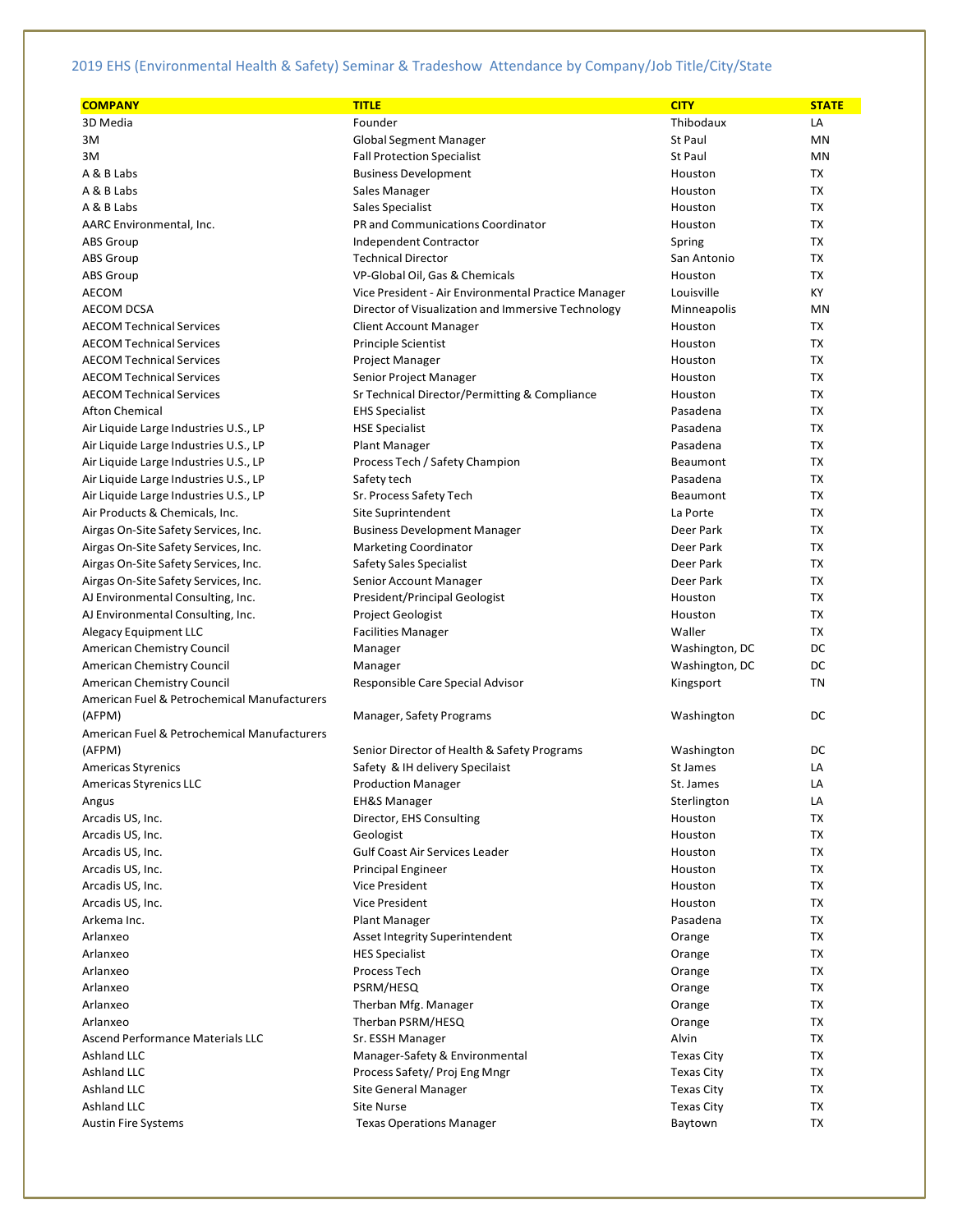| <b>Austin Fire Systems</b>                   | Senior Account Manager                          | Baytown            | TX        |
|----------------------------------------------|-------------------------------------------------|--------------------|-----------|
| AWC, Inc.                                    | <b>HSE Manager</b>                              | <b>Baton Rouge</b> | LA        |
| Baker Engineering & Risk Consultants, Inc.   | Project Development                             | San Antonio        | TX        |
| Baker Engineering & Risk Consultants, Inc.   | Sr. Principal Engineer                          | Houston            | TX        |
| Baker Engineering and Risk Consultants, Inc. | President                                       | San Antonio        | TX        |
| Baker Engineering and Risk Consultants, Inc. |                                                 |                    |           |
| (BakerRisk)                                  | Senior Principal Engineer                       | Houston            | TX        |
| <b>BASF Corporation</b>                      | <b>Director Process Safety Expert</b>           | Freeport           | TX        |
| <b>BASF Corporation</b>                      | <b>EHS Specialist</b>                           | Freeport           | TX        |
| <b>BASF Corporation</b>                      | <b>EHS Specialist - BASF</b>                    | Freeport           | TX        |
| <b>BASF Corporation</b>                      | <b>HSSE Field Safety Director</b>               | Freeport           | TX        |
| <b>BASF Corporation</b>                      | Industrial Hygiene Team Leader                  |                    | <b>TX</b> |
|                                              | Line OSIH                                       | Freeport           | TX        |
| <b>BASF Corporation</b>                      | Line OSIH                                       | Freeport           | TX        |
| <b>BASF Corporation</b>                      | Line/Lean OSIH Coordinator                      | Freeport           | TX        |
| <b>BASF Corporation</b>                      |                                                 | Freeport           |           |
| <b>BASF Corporation</b>                      | Manager, Government Affairs                     | Austin             | TX        |
| <b>BASF Corporation</b>                      | <b>Operations Integrity Specialist</b>          | <b>Baton Rouge</b> | LA        |
| <b>BASF Corporation</b>                      | Project Safety Manager                          | Freeport           | TX        |
| <b>BASF Corporation</b>                      | Safety specialist                               | Freeport           | TX        |
| <b>BASF Corporation</b>                      | Safety Team Leader                              | Freeport           | TX        |
| <b>BASF Corporation</b>                      | Site Development                                | Freeport           | TX        |
| <b>BASF Corporation</b>                      | Sr Vice President, Freeport Site Manager        | Freeport           | TX        |
| <b>BASF Corporation</b>                      | Sr. Analyst Technical Training                  | Freeport           | TX        |
| Beaed, LP                                    | <b>Outside Sales</b>                            | Alvin              | TX        |
| Bearcom                                      | Sales Manager - Houston                         | Deer Park          | TX        |
| <b>BearCom</b>                               | Senior Certified Solutions Consultant           | Garland            | TX        |
| <b>BearCom</b>                               | Senior Certified Solutions Consultant           | Garland            | TX        |
| <b>Believe In Safety</b>                     | President                                       | <b>Buffalo</b>     | NY        |
| Beveridge & Diamond, P.C.                    | Principal                                       | Austin             | TX        |
| BGE, Inc.                                    | Practice Leader                                 | Austin             | TX        |
| <b>BIC Alliance</b>                          | <b>Account Executive</b>                        | Kemah              | TX        |
| <b>BIC Alliance</b>                          | <b>Contributing Editor</b>                      | Kemah              | TX        |
| <b>BIC Alliance</b>                          | <b>Executive Recruiter</b>                      | League City        | TX        |
| <b>BIC Alliance</b>                          | <b>Office Manager</b>                           | <b>LEAGUE CITY</b> | TX        |
| <b>BIC Alliance</b>                          | President                                       | <b>LEAGUE CITY</b> | TX        |
| <b>Bilfinger Westcon</b>                     | <b>Operations Manager</b>                       | Deer Park          | TX        |
| <b>Bilfinger Westcon</b>                     | South Region Business Development               | Deer Park          | TX        |
| Blue Cube Operations, LLC                    | <b>ORC Technologist</b>                         | Plaquemine         | LA        |
| BP                                           | <b>Environmental Supervisor</b>                 | <b>Texas City</b>  | TX        |
| <b>Brandenburg</b>                           | <b>Business Development</b>                     | Bethlehem          | PA        |
| <b>Brandenburg</b>                           | <b>Marketing Administrator</b>                  | Elmhurst           | IL.       |
| Braskem America, Inc.                        | <b>Process Safety</b>                           | La Porte           | <b>TX</b> |
| Brock Services, Ltd.                         | HSE Director, VPP & Compliance                  | Deer Park          | TX        |
| <b>Burns &amp; McDonnell</b>                 | Technical Leader/ PSM-RMP Services              | Chesterfield       | <b>MO</b> |
|                                              |                                                 |                    |           |
| Burns & McDonnell Engineering Company, Inc.  | <b>Business Manager</b>                         | Kansas City        | MO        |
| Caliche, Ltd.                                | <b>COO</b>                                      | Magnolia           | TX        |
| Carolina Performance USA                     | <b>VP Sales</b>                                 | Tomball            | TX        |
|                                              |                                                 |                    |           |
| Chemours                                     | <b>EHS Specialist</b>                           | Ingleside          | TX        |
| Chemours                                     | <b>Plant Manager</b>                            | Ingleside          | TX        |
| Chemours                                     | Plant Manager                                   | Pass Christian     | MS        |
| <b>Cheniere Energy</b>                       | Associate Coordinator, Environmental Compliance | Houston            | TX        |
| Cheniere Energy, Inc.                        | <b>Environmental Engineer</b>                   | Houston            | TX        |
| Cheniere Energy, Inc.                        | <b>Site Safety Manager</b>                      | Gregory            | TX        |
| Chevron Phillips Chemical Co., LP            | Corporate OE Specialist                         | The Woodlands      | TX        |
| Chevron Phillips Chemical Co., LP            | Dual Site Operational Excellence Coordinator    | Orange             | TX        |
| Chevron Phillips Chemical Co., LP            | <b>EHS Manager</b>                              | Orange             | TX        |
| Chevron Phillips Chemical Co., LP            | <b>EHS Team Lead</b>                            | Kingwood           | TX        |
| Chevron Phillips Chemical Co., LP            | <b>EHS&amp;S Manager</b>                        | Pasadena           | TX        |
| Chevron Phillips Chemical Co., LP            | <b>EHSS Manager</b>                             | Pasadena           | TX        |
| Chevron Phillips Chemical Co., LP            | Electrical                                      | Port Arthur        | TX        |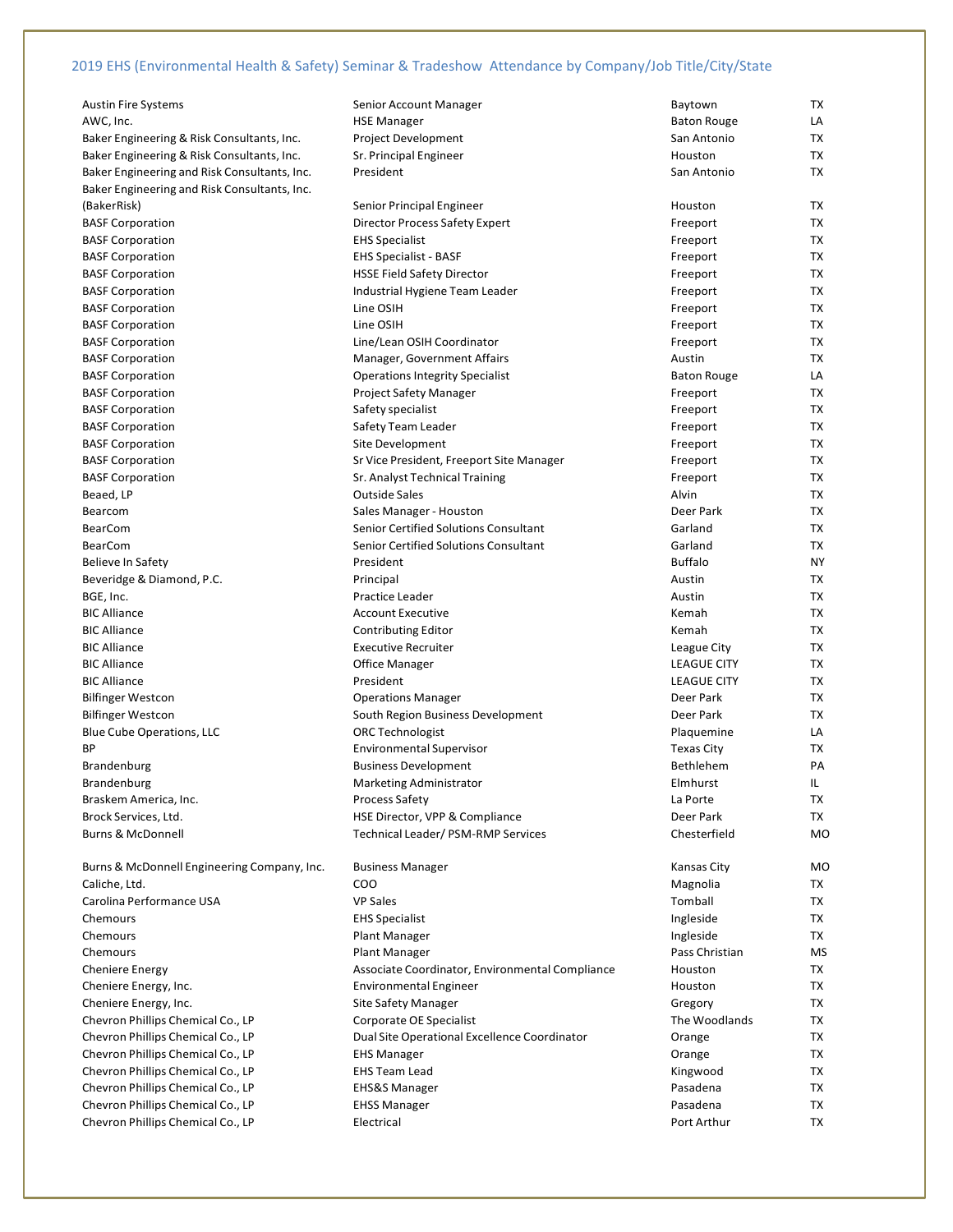| Chevron Phillips Chemical Co., LP                  | <b>Environmental Engineer</b>                               | Sweeny                  | TX        |
|----------------------------------------------------|-------------------------------------------------------------|-------------------------|-----------|
| Chevron Phillips Chemical Co., LP                  | <b>Environmental Specialist</b>                             | Orange                  | <b>TX</b> |
| Chevron Phillips Chemical Co., LP                  | IH/Occupational Health Superintendent                       | Baytown                 | TX        |
| Chevron Phillips Chemical Co., LP                  | <b>IIF Coordinator</b>                                      | Baytown                 | TX        |
| Chevron Phillips Chemical Co., LP                  | Industrial Hygienist                                        | Baytown                 | TX        |
| Chevron Phillips Chemical Co., LP                  | <b>Metal Trades Mechanic</b>                                | Port Arthur             | TX        |
| Chevron Phillips Chemical Co., LP                  | Operational Excellence Coordinator                          | Pasadena                | TX        |
| Chevron Phillips Chemical Co., LP                  | Operational Excellence Implementation Specialist            | Orange                  | TX        |
| Chevron Phillips Chemical Co., LP                  | Operator                                                    | Port Arthur             | TX        |
| Chevron Phillips Chemical Co., LP                  | Operator STAR Team Leader                                   | Baytown                 | TX        |
| Chevron Phillips Chemical Co., LP                  | Plant Manager                                               | Baytown                 | TX        |
| Chevron Phillips Chemical Co., LP                  | <b>Plant Manager</b>                                        | Borger                  | TX        |
| Chevron Phillips Chemical Co., LP                  | Process Engineer                                            | Orange                  | <b>TX</b> |
| Chevron Phillips Chemical Co., LP                  | Process Safety Management Engineer                          |                         | TX        |
| Chevron Phillips Chemical Co., LP                  |                                                             | Orange<br>The Woodlands | TX        |
| Chevron Phillips Chemical Co., LP                  | Process Safety Technology Manager<br><b>PSM Coordinator</b> | Port Arthur             | TX        |
|                                                    |                                                             |                         | <b>TX</b> |
| Chevron Phillips Chemical Co., LP                  | Safety Facilitator                                          | Baytown                 |           |
| Chevron Phillips Chemical Co., LP                  | Safety Facilitator/Contractor Safety Coordinator            | Baytown                 | TX        |
| Chevron Phillips Chemical Co., LP                  | Safety Specialist                                           | Baytown                 | TX        |
| Chevron Phillips Chemical Co., LP                  | Safety Specialist                                           | Port Arthur             | TX        |
| Chevron Phillips Chemical Co., LP                  | <b>VPP Coordinator</b>                                      | Orange                  | TX        |
| CIRCADIAN                                          | Manager, Consulting Services                                | Stoneham                | MA        |
| CIRCADIAN                                          | <b>VP Operations</b>                                        | Stoneham                | MA        |
| <b>CIRCADIAN</b>                                   | <b>VP Operations</b>                                        | Stoneham                | MA        |
| CITGO Petroleum Corporation                        | Manager of HSSE                                             | Corpus Christi          | TX        |
| City of Dallas                                     | Compliance Coordinator                                      | Dallas                  | TX        |
| City of Dallas                                     | Manager                                                     | Dallas                  | TX        |
| Civil & Environmental Consultants, Inc.            | Assistant Project Manager                                   | Austin                  | <b>TX</b> |
| Clean Harbors                                      | <b>Account Manager</b>                                      | Norwell                 | МA        |
| Clean Harbors                                      | <b>Business Development Manager</b>                         | Norwell                 | MA        |
| Clean Harbors                                      | <b>District Sales Manager</b>                               | Norwell                 | MA        |
| Clean Harbors                                      | Senior Account Manager                                      | Norwell                 | MA        |
| Clean Harbors Environmental Services               | <b>VP Regional Sales</b>                                    | LaPorte                 | TX        |
| Columbia Southern University                       | <b>Outreach Representative</b>                              | Orange Beach            | AL        |
| Columbia Southern University                       | Regional Account Manager, Corporate Outreach                | Orange Beach            | AL        |
| Concept Controls Inc.                              | <b>Marketing Coordinator</b>                                | La Porte                | TX        |
| <b>Concierge Nutrition</b>                         | MS, RD, LD                                                  | Houston                 | TX        |
| Contractors Safety Council of the Texas Mid-Coast, |                                                             |                         |           |
| Inc.                                               | Business Development/Instructional Coordinator              | Port Lavaca             | TX        |
| Contractors Safety Council of the Texas Mid-Coast, |                                                             |                         |           |
| Inc.                                               | <b>Master Trainer</b>                                       | Port Lavaca             | TX        |
| <b>Convergint Technologies</b>                     | <b>Business Development Manager</b>                         | Houston                 | TX        |
| <b>CORE Occupational Medicine</b>                  | <b>Managing Partner</b>                                     | Deer Park               | TX        |
| <b>CORE Occupational Medicine</b>                  | <b>Managing Partner</b>                                     | Deer Park               | TX        |
| <b>CORE Occupational Medicine</b>                  | <b>National Sales Manager</b>                               | Deer Park               | TX        |
| <b>CORE Occupational Medicine</b>                  | <b>Regional Account Manager</b>                             | Deer Park               | TX        |
| <b>CORE Occupational Medicine</b>                  | Sales Administrator                                         | Deer Park               | TX        |
| Cornerstone Chemical Company                       | COO                                                         | metairie                | LA        |
| Cornerstone Chemical Company                       | <b>Shift Safety Supervisor</b>                              | Waggaman                | LA        |
| Covestro LLC                                       | <b>Engineering Consultant - Reliability</b>                 | Baytown                 | TX        |
| Covestro LLC                                       | Health & Safety Manager                                     | Baytown                 | TX        |
| Covestro LLC                                       | <b>Principal Functional Safety Engineer</b>                 | Baytown                 | TX        |
| Covestro LLC                                       | VP of HSEQ                                                  | Baytown                 | TX        |
| Dakota Software                                    | <b>Account Executive</b>                                    | Cleveland               | OН        |
| Dakota Software                                    | Marketing & Events Specialist                               | Cleveland               | OН        |
| <b>Decision Point Associates</b>                   | <b>Business Administration Lead</b>                         | <b>Boulder</b>          | CO        |
| Decision Point Associates, Inc.                    | CEO / Principal Consulant                                   | <b>Boulder</b>          | CO        |
| Decision Point Associates, Inc.                    | Consultant                                                  | <b>Boulder</b>          | CO        |
| DEKRA                                              | <b>Chief Client Officer</b>                                 | Magnolia                | TX        |
| Deployed Resources                                 | <b>Commercial Sales Manager</b>                             | Leage City              | TX        |
| Deployed Resources                                 | Project Manager                                             | Leage City              | TX        |
|                                                    |                                                             |                         |           |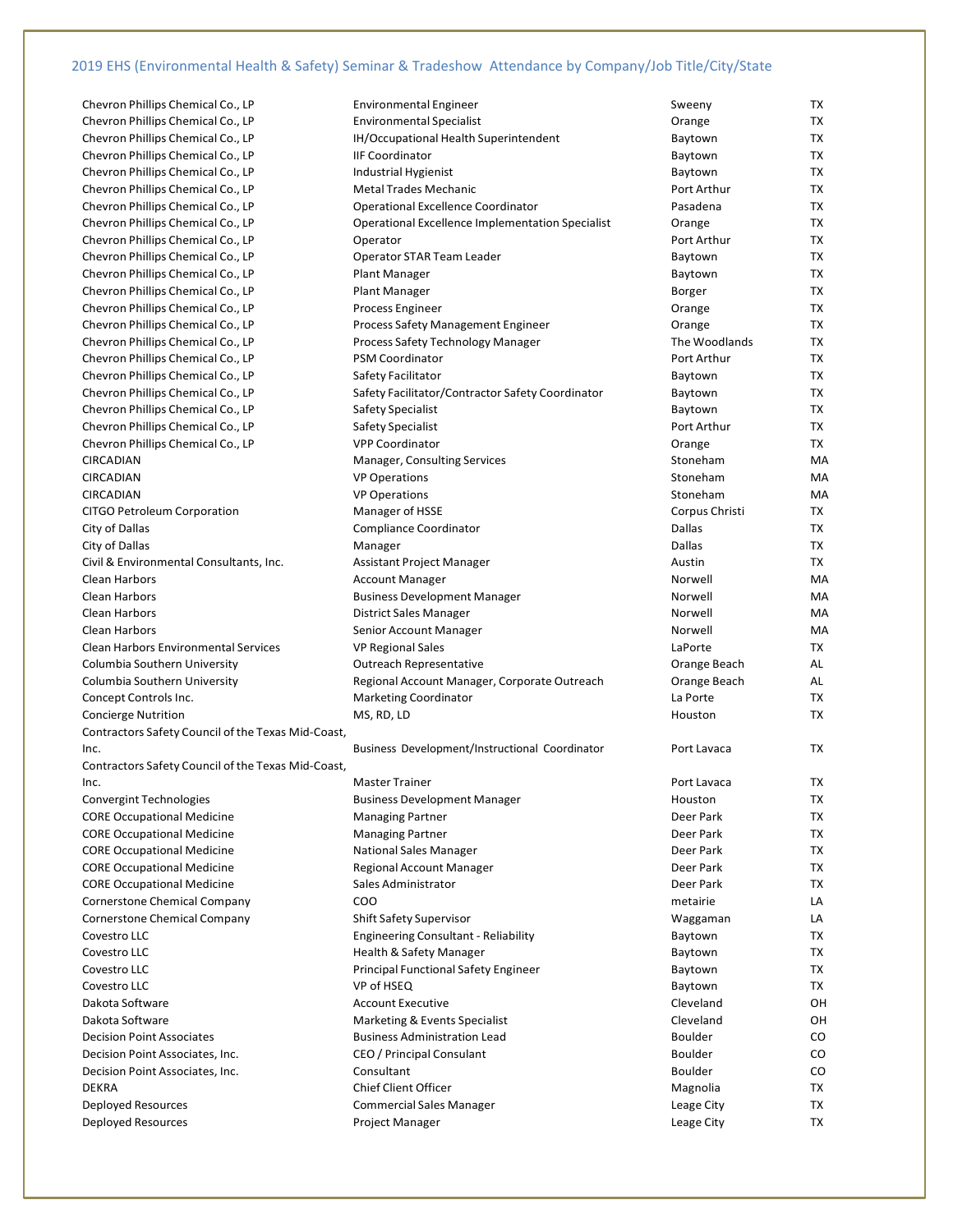| Dexco Polymers                          | <b>EHS Leader</b>                                         | Plaquemine        | LA        |
|-----------------------------------------|-----------------------------------------------------------|-------------------|-----------|
| Dexco Polymers                          | <b>Plant Manager</b>                                      | Plaquemine        | LA        |
| DHS/Office of Infrastructure Protection | <b>Protective Security Advisor</b>                        | Arlington         | VA        |
| <b>DISA Global Solutions</b>            | Director of Marketing                                     | Houston           | TX        |
| DISA Global Solutions                   | <b>Owner Account Manager</b>                              | Houston           | TX        |
| DISA Global Solutions                   | Sales Director - Energy                                   | Houston           | TX        |
|                                         |                                                           |                   |           |
| Distribution NOW                        | Director of Marketing                                     | La Porte          | TX        |
| Distribution NOW                        | Sales Executive                                           | La Porte          | TX        |
| Dixie Chemical Company, Inc.            | Director of Environmental, Health & Safety                | Pasadena          | TX        |
| Dixie Chemical Company, Inc.            | Environmental Compliance Superintendent                   | Pasadena          | TX        |
| Dixie Chemical Company, Inc.            | Integrated Management Systems Manager                     | Pasadena          | TX        |
| Dow                                     | Plant Manager                                             | Plaquemine        | LA        |
| Dow Chemical Company                    | Air Focal Point                                           | La Porte          | TX        |
| Dow Chemical Company                    | Air Permit Manager                                        | La Porte          | TX        |
| Dow Chemical Company                    | Associate EH&S Manager                                    | Lake Jackson      | TX        |
| Dow Chemical Company                    | <b>EH&amp;S Delivery Leader</b>                           | Deer Park         | TX        |
| Dow Chemical Company                    | <b>EH&amp;S Group Leader</b>                              | Deer Park         | TX        |
| Dow Chemical Company                    | Environmental Delivery Leader                             | Deer Park         | TX        |
| Dow Chemical Company                    | H&S Tech                                                  | Orange            | TX        |
| Dow Chemical Company                    | <b>HS Specialist</b>                                      | Orange            | TX        |
| Dow Chemical Company                    | Industrial Hygiene Specialist                             | La Porte          | TX        |
| Dow Chemical Company                    | Regional Water and Waste Manager                          | Deer Park         | TX        |
| Dow Chemical Company                    | Responsible Care Leader                                   | Houston           | <b>TX</b> |
| Dow Chemical Company                    | Sr. Process Safety Technical Leader                       | Freeport          | TX        |
|                                         |                                                           | Houston           | TX        |
| Draeger Inc                             | <b>Marketing Manager</b>                                  |                   |           |
| Draeger Inc                             | Regional Sales Manager                                    | Houston           | TX        |
| DuPont                                  | <b>Plant Manager</b>                                      | Houston           | TX        |
| DuPont                                  | Regional Manager                                          | Katy              | TX        |
| Eastman Chemical                        | <b>EHS&amp;S Manager</b>                                  | St. Gabriel       | LA        |
| Eastman Chemical                        | Site Manager                                              | St. Gabriel       | LA        |
| Eastman Chemical Company                | Area Manager                                              | Longview          | TX        |
| Eastman Chemical Company                | Captain                                                   | Longview          | TX        |
| Eastman Chemical Company                | <b>Chemical Engineer</b>                                  | Longview          | TX        |
| Eastman Chemical Company                | <b>Chemical Manufacturing Division Safety Facilitator</b> | Texas City        | TX        |
| Eastman Chemical Company                | Chemist                                                   | Texas City        | TX        |
| Eastman Chemical Company                | Compliance Assistant                                      | Longview          | TX        |
| Eastman Chemical Company                | <b>CSR</b>                                                | Longview          | TX        |
| Eastman Chemical Company                | <b>CSR</b>                                                | Longview          | TX        |
| Eastman Chemical Company                | Department Superintendent                                 | <b>Texas City</b> | TX        |
| Eastman Chemical Company                | Director, Global HSES                                     | Kingsport         | TN        |
| Eastman Chemical Company                | Division Safety Manager                                   | Longview          | TX        |
| Eastman Chemical Company                | Engineer                                                  | <b>Texas City</b> | TX        |
| Eastman Chemical Company                | <b>Environmental Representative</b>                       | Texas City        | TX        |
| Eastman Chemical Company                | <b>Executive Assistant</b>                                | Longview          | TX        |
|                                         | <b>Executive Assistant</b>                                |                   | TX        |
| Eastman Chemical Company                |                                                           | <b>Texas City</b> |           |
| Eastman Chemical Company                | <b>Fire Chief</b>                                         | <b>Texas City</b> | TX        |
| Eastman Chemical Company                | <b>HSE Coordinator</b>                                    | Longview          | TX        |
| Eastman Chemical Company                | <b>HSEC</b>                                               | Longview          | TX        |
| Eastman Chemical Company                | Lead Mechanic                                             | Longview          | TX        |
| Eastman Chemical Company                | Lead Operator                                             | Longview          | TX        |
| Eastman Chemical Company                | Lead Operator                                             | Longview          | TX        |
| Eastman Chemical Company                | Logistics Operator                                        | <b>Texas City</b> | TX        |
| Eastman Chemical Company                | Maint. Manager                                            | Longview          | TX        |
| Eastman Chemical Company                | Maint. Mechanic                                           | Longview          | TX        |
| Eastman Chemical Company                | Maint. Welder                                             | Longview          | TX        |
| Eastman Chemical Company                | <b>Manager Emergency Services</b>                         | Kingsport         | TN        |
| Eastman Chemical Company                | <b>Manufacturing Manager</b>                              | <b>Texas City</b> | TX        |
| Eastman Chemical Company                | Operator                                                  | Longview          | TX        |
| Eastman Chemical Company                | Operator                                                  | <b>Texas City</b> | TX        |
| Eastman Chemical Company                | Plant Maintenance Area Manager                            | Longview          | TX        |
| Eastman Chemical Company                | Principal Industrial Hygienist                            | Longview          | TX        |
|                                         |                                                           |                   |           |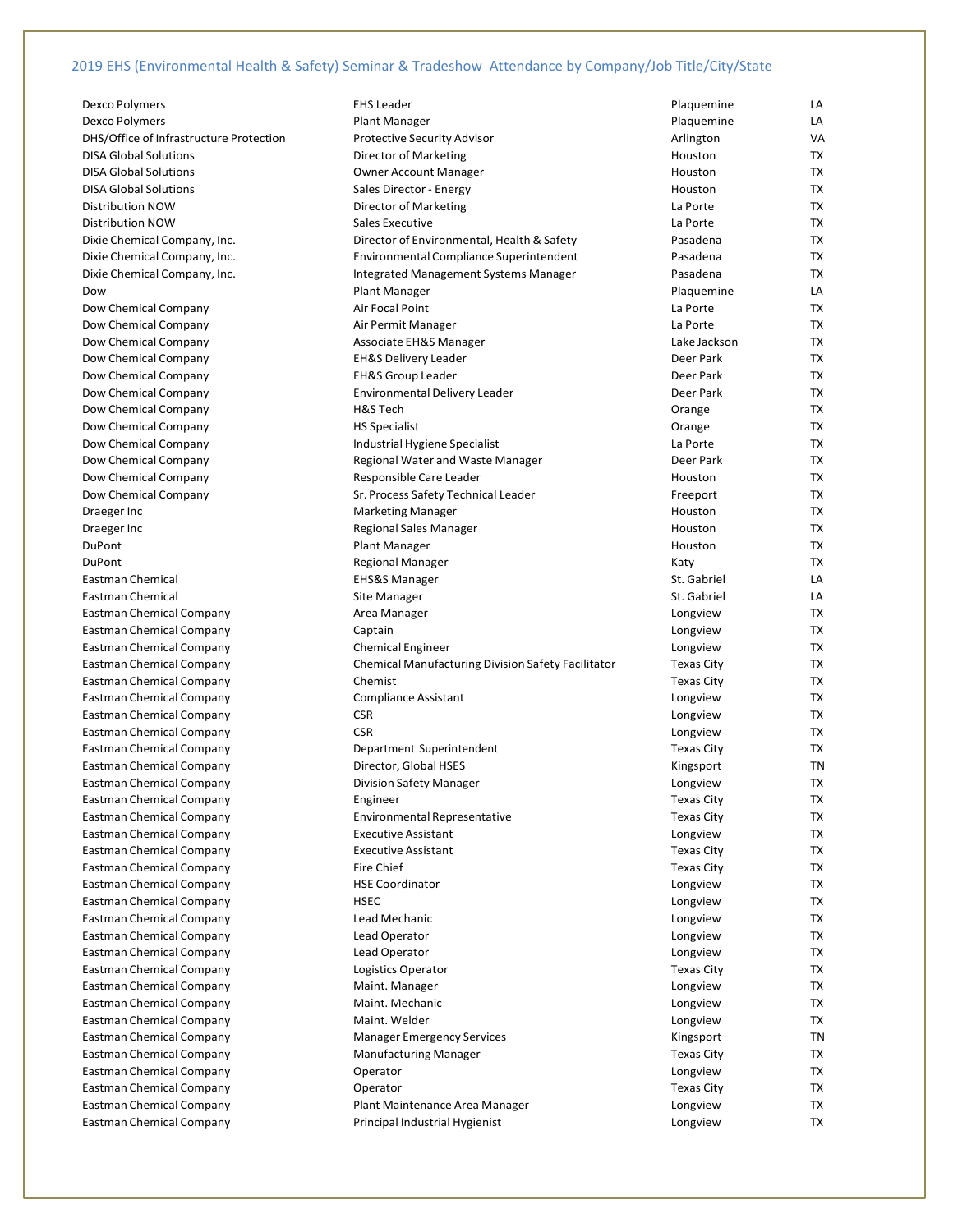| <b>Eastman Chemical Company</b>            | Process Operator                               | Longview            | TХ |
|--------------------------------------------|------------------------------------------------|---------------------|----|
| <b>Eastman Chemical Company</b>            | Process Safety & Technical Safety Services Mgr | Longview            | ТX |
| Eastman Chemical Company                   | <b>Production Technologist</b>                 | Longview            | ТX |
| <b>Eastman Chemical Company</b>            | <b>Project Division Representative</b>         | <b>Texas City</b>   | ТX |
| <b>Eastman Chemical Company</b>            | Responsible Care Coordinator                   | Longview            | TX |
| Eastman Chemical Company                   | Safety and Health Specialist                   | St. Gabriel         | LA |
| <b>Eastman Chemical Company</b>            | Safety Coach                                   | Longview            | ТX |
| <b>Eastman Chemical Company</b>            | Safety Facilitator                             | Longview            | TХ |
| <b>Eastman Chemical Company</b>            | Shift Logistics Lerader                        | <b>Texas City</b>   | TХ |
| <b>Eastman Chemical Company</b>            | <b>Shift Process Leader</b>                    | <b>Texas City</b>   | ТX |
| Eastman Chemical Company                   | Site Manager                                   | Longview            | TX |
| <b>Eastman Chemical Company</b>            | <b>Team Manager</b>                            | Longview            | TХ |
| <b>Eastman Chemical Company</b>            | <b>Team Manager</b>                            | Longview            | ТX |
| <b>Eastman Chemical Company</b>            | <b>Team Manager</b>                            | Longview            | ТX |
| <b>Eastman Chemical Company</b>            | <b>Team Manager</b>                            | Longview            | ТX |
| <b>Eastman Chemical Company</b>            | <b>Team Manager</b>                            | <b>Texas City</b>   | TХ |
| <b>Eastman Chemical Company</b>            | <b>Team Manager</b>                            | Texas City          | TХ |
| <b>Eastman Chemical Company</b>            | <b>Training Coordinator</b>                    | Longview            | ТX |
| <b>ECC Alliance LLC</b>                    | President                                      | Deer Park           | TХ |
| EcoChem Analytics, Inc.                    | Engineer                                       | League City         | TХ |
| Edge Engineering and Science, LLC          | Air Quality Service Management Practice Lead   | Houston             | ТX |
| <b>Element Markets</b>                     | Director of Gulf Coast Emissions               | Houston             | TX |
| <b>Element Markets</b>                     | VP of Gulf Coast Emissions                     | Houston             | TХ |
| Element Materials Technology Lafayette, LA | <b>Business Development Manager</b>            | Lafayette           | LA |
| <b>Emerson Automation Solutions</b>        | <b>Business Development Manager</b>            | <b>Baton Rouge</b>  | LA |
| <b>Emerson Automation Solutions</b>        | Director of Sales, Marketing, & Recruiting     | <b>Baton Rouge</b>  | LA |
| <b>Emerson Automation Solutions</b>        | <b>Process Control Consultant</b>              | <b>Baton Rouge</b>  | LA |
| Emission Monitoring Service, Inc.          | Safety Director                                | Baytown             | TХ |
| EMSI, Inc.                                 | <b>Business Development Rep</b>                | Baytown             | ТX |
| Encon Safety                               | General Manager                                | Houston             | ТX |
| Encon Safety                               | <b>Marketing Manager</b>                       | Houston             | ТX |
| Encon Safety                               | Regional Sales Manager PPE                     | Houston             | ТX |
| Encon Safety                               | South Central Regional Manager                 | Houston             | TХ |
| <b>ENERGY Worldnet, Inc.</b>               | Director of Compliance                         | Decatur             | TХ |
| <b>ENTACT LLC</b>                          | <b>Business Development Manager</b>            | Houston             | ТX |
| ENTACT, LLC                                | <b>Business Development Manager</b>            | Houston             | ТX |
| Environmental Technology & Management      | Principal                                      | Houston             | ТX |
| ERM                                        | Partner                                        | Houston             | TХ |
| Evergreen NA Industrial Services           | Vice President, HSE                            | Deer Park           | TХ |
| eVision Industry Software                  | Inside Sales Representative US                 | The Woodlands       | ТX |
| Evosite LLC                                | Sales Representative                           | Houston             | TX |
| ExxonMobil                                 | PROCESS TECHNICIAN                             | <b>BAYTOWN</b>      | TХ |
| ExxonMobil                                 | Safe Work Practices Team Co-Leader             | Baytown             | TХ |
| ExxonMobil                                 | Safety Coordinator                             | Baytown             | TХ |
| ExxonMobil Baytown Refinery                | Process Technician                             | Baytown             | TХ |
| ExxonMobil Chemical Company                | <b>Employee Safety Coordinator</b>             | Baytown             | ТX |
| ExxonMobil Chemical Company                | Machinist                                      | Baytown             | ТX |
| ExxonMobil Chemical Company                | NWC SWPT Captain                               | Baytown             | ТX |
| ExxonMobil Chemical Company                | Pipefitter                                     | Baytown             | TX |
| ExxonMobil Chemical Company                | Plant Manager                                  | <b>Mont Belvieu</b> | TХ |
| ExxonMobil Chemical Company                | Process Operator                               | Baytown             | TХ |
| ExxonMobil Chemical Company                | Process Operator                               | Spring              | ТX |
| ExxonMobil Chemical Company                | Safety Leader                                  | Beaumont            | TХ |
| ExxonMobil Chemical Company                | Safety Liaison                                 | Baytown             | TХ |
| ExxonMobil Chemical Company                | Site Manager                                   | Baytown             | TХ |
| ExxonMobil Chemical Company                | <b>State Regulatory Advisor</b>                | Mont Belvieu        | TХ |
| ExxonMobil Chemical Company                | Supervisor                                     | Baytown             | TХ |
| ExxonMobil Chemicals                       | SAI Team Lead                                  | Baytown             | ТX |
| <b>Fishbone Safety Solutions</b>           | <b>Environmental Apprentice</b>                | Deer Park           | ТX |
| <b>Fishbone Safety Solutions</b>           | President                                      | Deer Park           | TХ |
| <b>Fishbone Safety Solutions</b>           | Vice President, HS&E                           | Deer Park           | ТX |

| ,,,,,,             |           |
|--------------------|-----------|
| Longview           | ТX        |
| <b>Texas City</b>  | ТX        |
| Longview           | ТX        |
| St. Gabriel        | LA        |
| Longview           | ТX        |
| Longview           | ТX        |
| Texas City         | ТX        |
| <b>Texas City</b>  | ТX        |
| Longview           | ТX        |
| Longview           | <b>TX</b> |
| Longview           | ТX        |
| Longview           | ТX        |
| Longview           | TХ        |
| Texas City         | ТX        |
| Texas City         | ТX        |
| Longview           | ТX        |
| Deer Park          | ТX        |
| League City        | ТX        |
| Houston            | <b>TX</b> |
| Houston            | ТX        |
| Houston            | ТX        |
| Lafayette          | LA        |
| <b>Baton Rouge</b> | LA        |
| <b>Baton Rouge</b> | LA        |
| <b>Baton Rouge</b> | LA        |
| Baytown            | ТX        |
| Baytown            | ТX        |
| Houston            | TХ        |
| Houston            | TХ        |
| Houston            | TХ        |
| Houston            | ТX        |
| Decatur            | ТX        |
| Houston            | ТX        |
| Houston            | ТX        |
| Houston            | TХ        |
| Houston            | ТX        |
| Deer Park          | ТX        |
| The Woodlands      | <b>TX</b> |
| Houston            | <b>TX</b> |
| <b>BAYTOWN</b>     | ТX        |
| Baytown            | TХ        |
| Baytown            | ТX        |
| Baytown            | TХ        |
| Baytown            | ТX        |
| Baytown            | TХ        |
| Baytown            | ТX        |
| Baytown            | ТX        |
| Mont Belvieu       | ТX        |
| Baytown            | TX        |
| Spring             | ТX        |
| Beaumont           | ТX        |
| Baytown            | TХ        |
| Baytown            | ТX        |
| Mont Belvieu       | ТX        |
| Baytown            | TХ        |
| Baytown            | ТX        |
| Deer Park          | ТX        |
| Deer Park          | ТX        |
| Deer Park          | ТX        |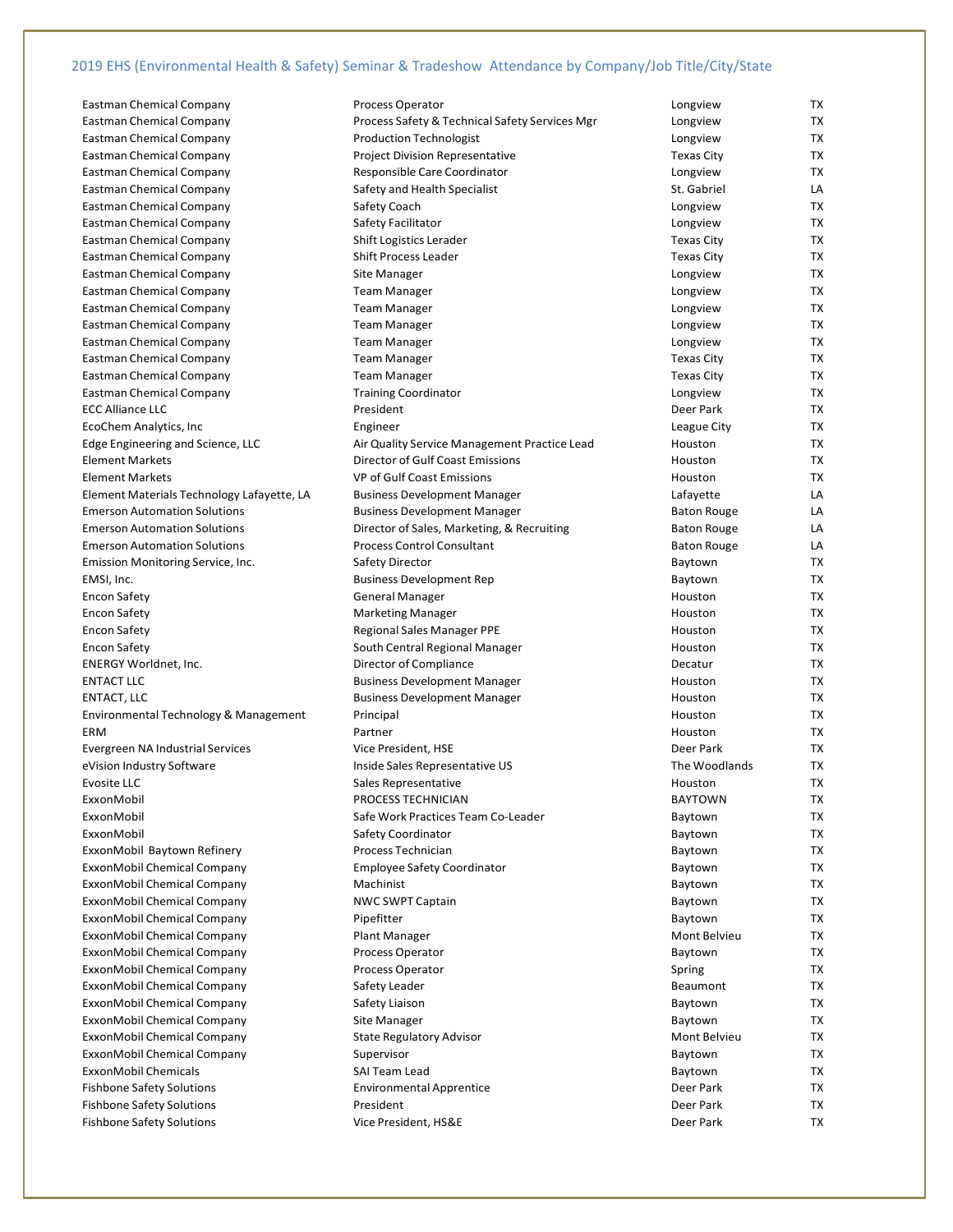Flint Hills Resources **Access 20 Flant Manager** Plant Manager Formosa Plastics Corporation Chlor/Alkali Operations Staff Common Common Formosa Plastics Corporation **Environmental Coordinator Environmental** Formosa Plastics Corporation **Industrial Hygienist** Point Communist Formosa Plastics Corporation **Industrial Hygienist** Point Communist Point Communist Formosa Plastics Corporation **Communists** Communist Communist Communist Communist Communist Communist Communist Communist Communist Communist Communist Communist Communist Communist Communist Communist Communist Communist Formosa Plastics Corporation **PSM** Specialist Formosa Plastics Corporation Safety, Health, & Communications Manager Baton Rouge LA Formosa Plastics Corporation VP/General Manager Fugro **Business Development Mgr.** Research Mgr. Gallant Builders **Communist Communist Communist Corporate Safety Manager** Gallant Builders **Director of Pursuits** Gallant Builders Gexcon US Gexcon US and the Business Development Manager Gexcon US **Gexcon US** President - Principal Engineer Gexcon US Sr. Risk Consultant GHD **GHD Principal, Chemical Engineer, CIH** GHD Services, Inc **Associate** Associate GHD Services, Inc **Associate Principal** Associate Principal GHD Services, Inc Senior Project Manager GHD Services, Inc **Vice President** Vice President GHD Services, Inc. Same Jackson Communication Sr. Project Manager Golder Associates, Inc. Supervisors Associates, Inc. Sr. Consultant Sr. Consultant Goodyear Chemical **Area Manager, Health & Safety** Houston TC Area Manager, Health & Safety Goodyear Chemical **Craft Safety Coordinator** Craft Safety Coordinator Goodyear Chemical **Health and Safety Manager** Health and Safety Manager Goodyear Chemical **Plant Manager Plant Manager** Goodyear Chemical **Example 20** PSM Engineer Green Light Safety **Contact Contact Contact Contact Contact Contact Contact Contact Contact Contact Contact Contact Contact Contact Contact Contact Contact Contact Contact Contact Contact Contact Contact Contact Contact Co** Groundwater & Environmental Services, Inc. Principal Project Manager Groundwater & Environmental Services, Inc. Senior Corporate Communication Specialist Groundwater & Environmental Services, Inc. Vice President, Client Programs Groundwater & Environmental Services, Inc. Vice President, HSSE Grubbs Consulting, Inc. **Example 20** Principal Gulf Coast Authority **Health, Safety, and PSM Director** Health, Safety, and PSM Director Hayden Wrecking Corporation **Business Development/Senior Estimator** Business Development/Senior Estimator Heritage Environmental Services **Account Manager** Account Manager Heritage Environmental Services **Beneticial Accord Beneticial ARR** Director Heritage Environmental Services National Account Manager Hexion Inc. **Health and Safety Leader** Park TX Health and Safety Leader Houston Area Safety Council CBT Development Houston Area Safety Council Chief Medical Officer Houston Area Safety Council **Example 2** Director of Training Houston Area Safety Council **Leadership Training Instructor** Houston Area Safety Council Marketing Houston Area Safety Council Marketing Coordinator Houston Area Safety Council Senior Manager of Marketing Houston Zoo, Inc. **Example 20 and Security Houston Zoo, Inc.** 2010 12: Director, Health Safety and Security Hunter Buildings Manager Marketing Manager Hunter Buildings **Regional Account Manager** Regional Account Manager Huntsman International, LLC EH&S Coordinator Huntsman International, LLC **EHS Manager**, The Woodlands Site Huntsman International, LLC Environmental Specialist Huntsman International, LLC Global EHS Audit Coordinator Huntsman International, LLC Manager - Health & Safety Huntsman International, LLC extending the PSM Engineer Huntsman International, LLC Safety Specialist

Gallant Builders **Vice President Accompany Constructs** Houston TX GHD Services, Inc. Senior Toxicologist/Environmental Risk Assessor Houston Area Safety Council **Vice President of Operations - Strategic Services** Pasadena TX Vice President of Operations - Strategic Services Huntsman International, LLC **Environmental Manager - Center of Excellence** Huntsman International, LLC **Sr. Manager, EH&S** Port Neches **Port Neches** Port Neches

| Longview             | ТX        |
|----------------------|-----------|
| Point Comfort        | ТX        |
| <b>Point Comfort</b> | TX        |
| <b>Point Comfort</b> | ТX        |
| <b>Point Comfort</b> | ТX        |
| <b>Point Comfort</b> | TX        |
| <b>Point Comfort</b> | TX        |
| <b>Baton Rouge</b>   | LA        |
| <b>Point Comfort</b> | ТX        |
| Katy                 | ТX        |
| Houston              | ТX        |
| Houston              | ТX        |
| Houston              | ТX        |
| Houston              | ТX        |
| Houston              | ТX        |
| Houston              | ТX        |
| Little Rock          | AR        |
| Lake Jackson         | ТX        |
| Lake Jackson         | TX        |
| Lake Jackson         | ТX        |
| Lake Jackson         | TX        |
| Golden               | CO        |
| Lake Jackson         | ТX        |
| Houston              | ТX        |
| Houston              | <b>TX</b> |
| Houston              | ТX        |
| Houston              | TX        |
| Houston              | ТX        |
| Houston              | ТX        |
| Houston              | ТX        |
| Wall Towship         | NJ        |
| Wall Towship         | NJ        |
| Wall Towship         | NJ        |
| Wall Towship         | NJ        |
| Longview             | ТX        |
| Houston              | TX        |
| Washington Park      | IL.       |
| Benton               | AR        |
| Benton               | AR        |
| Benton               | AR        |
| Deer Park            | TX        |
| Pasadena             | TX        |
| Friendswood          | ТX        |
| Friendswood          | ТX        |
| Seabrook             | <b>TX</b> |
| Pasadena             | ТX        |
| Pasadena             | ТX        |
| Pasadena             | ТX        |
| Pasadena             | ТX        |
| Houston              | ТX        |
| Houston              | ТX        |
| Houston              | ТX        |
| The Woodlands        | ТX        |
| The Woodlands        | ТX        |
| The Woodlands        | ТX        |
| The Woodlands        | ТX        |
| The Woodlands        | ТX        |
| Port Neches          | TХ        |
| Freeport             | ТX        |
| The Woodlands        | ТX        |
| Dort Nocho           | тv        |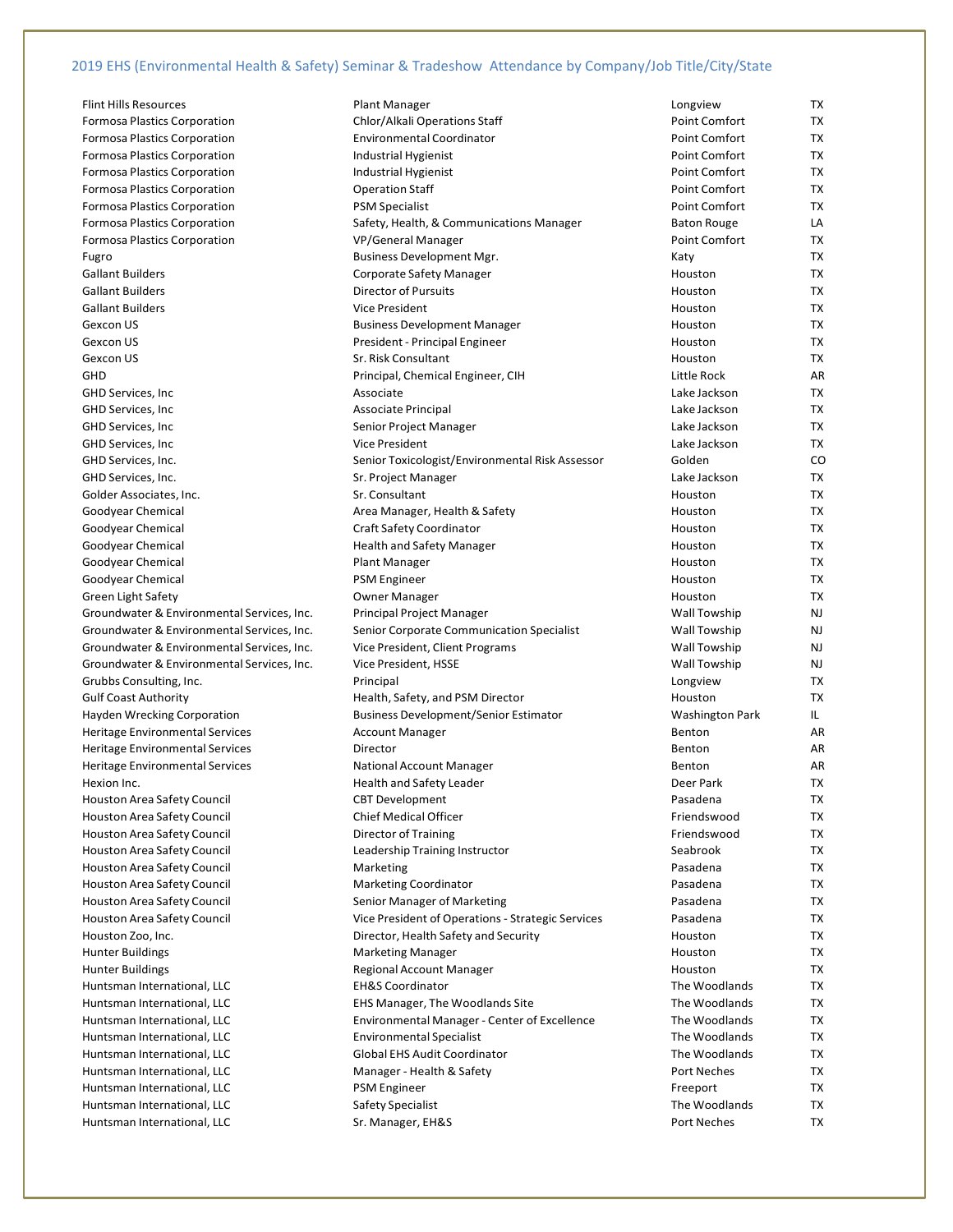| HydroChemPSC                                  | Director of Business Development                    | Deer Park       | TX        |
|-----------------------------------------------|-----------------------------------------------------|-----------------|-----------|
| IFO Group - Safety, Risk and Fire Consultants | <b>Principal Consultant</b>                         | The Woodlands   | TX        |
| Industrial Rescue Instruction Systems Inc.    | <b>Operations Manager</b>                           | <b>Beaumont</b> | TX        |
| <b>INEOS Styrolution America LLC</b>          | <b>Environmental Engineer</b>                       | Pasadena        | <b>TX</b> |
|                                               |                                                     |                 |           |
| <b>INEOS Styrolution America LLC</b>          | Industrial Hygiene & Product Stewardship Consultant | Pasadena        | TX        |
| <b>INEOS Styrolution America LLC</b>          | <b>Process Safety Manager</b>                       | Pasadena        | <b>TX</b> |
| <b>INEOS Styrolution America LLC</b>          | <b>RCRA and Water Lead</b>                          | Pasadena        | TX        |
| <b>INEOS Styrolution America LLC</b>          | Senior Environmental Engineer                       | Pasadena        | TX        |
| <b>INEOS Styrolution America LLC</b>          | Site Director, Gulf Coast                           | Pasadena        | TX        |
| <b>INEOS USA LLC</b>                          | <b>EHS Manager</b>                                  | Alvin           | TX        |
|                                               |                                                     |                 | <b>TX</b> |
| <b>INEOS USA LLC</b>                          | <b>Environmental Manager</b>                        | League City     |           |
| <b>INEOS USA LLC</b>                          | <b>Environmental Specialist</b>                     | Alvin           | TX        |
| <b>INEOS USA LLC</b>                          | Safety Specialist                                   | Alvin           | TX        |
| <b>INEOS USA LLC</b>                          | Safety Specialist                                   | Port Lavaca     | TX        |
| <b>INEOS USA LLC</b>                          | Senior Safety Engineer                              | Alvin           | <b>TX</b> |
| <b>INEOS USA LLC</b>                          | <b>SH&amp;E Manager</b>                             | La Porte        | <b>TX</b> |
| <b>INEOS USA LLC</b>                          | Site Director                                       | La Porte        | <b>TX</b> |
| <b>INEOS USA LLC</b>                          | Sr Environmental Engineer                           | League City     | TX        |
| <b>inFRONT</b>                                | CEO                                                 | Mandeville      | LA        |
| inFRONT                                       | Procurement                                         | Mandeville      | LA        |
| <b>inFRONT</b>                                | Sales                                               | Mandeville      | LA        |
| IntegriChem                                   | President                                           | <b>Brazoria</b> | TX        |
| <b>INVISTA</b>                                | Operator                                            | Victoria        | <b>TX</b> |
| <b>INVISTA</b>                                | <b>PSM Leader</b>                                   | Victoria        | TX        |
| <b>ISS</b>                                    | General Manager â€" LDAR & Analytical               | Pasadena        | TX        |
| <b>ISS</b>                                    | Sales Manager                                       | Seabrook        | <b>TX</b> |
| ISTC - Industrial Safety Training Council     | VP Market Development                               | Beaumont        | <b>TX</b> |
| J.J. Keller & Associates, Inc.                | <b>Account Executive - National Accounts</b>        | Conroe          | <b>TX</b> |
| Jan Koehn, M.S., CIH, Inc.                    | President                                           | Houston         | TX        |
| Jan Koehn, M.S., CIH, Inc.                    | Senior IH and Safety Consultant                     | Houston         | TX        |
| <b>JCL Risk Services LLC</b>                  | Director â€" Process Safety Services                | Houston         | TX        |
| <b>JCL Risk Services LLC</b>                  | Senior Safety Specialist                            | Houston         | TX        |
| <b>JCL Safety Services LLC</b>                | <b>Business Development Manager</b>                 | Tulsa           | OK        |
| <b>JCL Safety Services LLC</b>                |                                                     | Tulsa           | OK        |
|                                               | <b>Operations Manager</b><br>President & CEO        | Tulsa           | OK        |
| <b>JCL Safety Services LLC</b>                |                                                     |                 |           |
| <b>JCL Safety Services LLC</b>                | Sr. Safety Consultant                               | Tulsa           | OK        |
| <b>JCL Safety Services LLC</b>                | <b>VP Operations</b>                                | Tulsa           | OK        |
| K and K Process                               | CEO                                                 | Houston         | TX        |
| Kaneka                                        | <b>Production Manager</b>                           | Pasadena        | <b>TX</b> |
| Kaneka North America                          | <b>Production Manager</b>                           | Pasadena        | <b>TX</b> |
| Kaneka North America                          | <b>Vice President</b>                               | Pasadena        | TX        |
| Kaneka North America LLC                      | Director of Manufacturing                           | Pasadena        | TX        |
| Kaneka North America LLC                      | Manager Safety, Health and Environmental            | Pasadena        | TX        |
| Kaneka North America LLC                      | Production technology manager                       | Pasadena        | TX        |
| Kappler Inc                                   | <b>Regional Sales Manager</b>                       | Guntersville    | AL        |
| Katten Muchin Rosenman LLP                    | Marketing and Business Development Specialist       | Washington      | DC        |
| Knight Security Systems                       | <b>Vice President</b>                               | Austin          | TX        |
| Knowledge Vine                                | <b>Chief Operations Officer</b>                     | Zachary         | LA        |
| Knowledge Vine                                | Director                                            | Zachary         | LA        |
| KnowledgeOne LLC                              | Principal                                           | Houston         | <b>TX</b> |
| Koch Company Services                         | Corporate process Safety Manager                    | Corpus Christi  | TX        |
| Kuraray America Inc.                          | <b>Production Specialist</b>                        | La Porte        | TX        |
| Kuraray America Inc.                          | QC Lab Supervisor                                   | La Porte        | TX        |
| Kuraray America, Inc.                         | Corporate Safety Manager                            | Houston         | TX        |
| Kuraray America, Inc.                         | <b>HSE - Specialist</b>                             | La Porte        | <b>TX</b> |
| Kuraray America, Inc.                         | <b>HSE Coordinator</b>                              | La Porte        | TX        |
| Kuraray America, Inc.                         | <b>HSE Manager</b>                                  | Houston         | TX        |
|                                               |                                                     | La Porte        | TX        |
| Kuraray America, Inc.                         | <b>HSE Specialist</b>                               |                 |           |
| Kuraray America, Inc.                         | <b>HSE Supervisor</b>                               | Pasadena        | TX        |
| Kuraray America, Inc.                         | <b>Interim Production Manager</b>                   | La Porte        | TX        |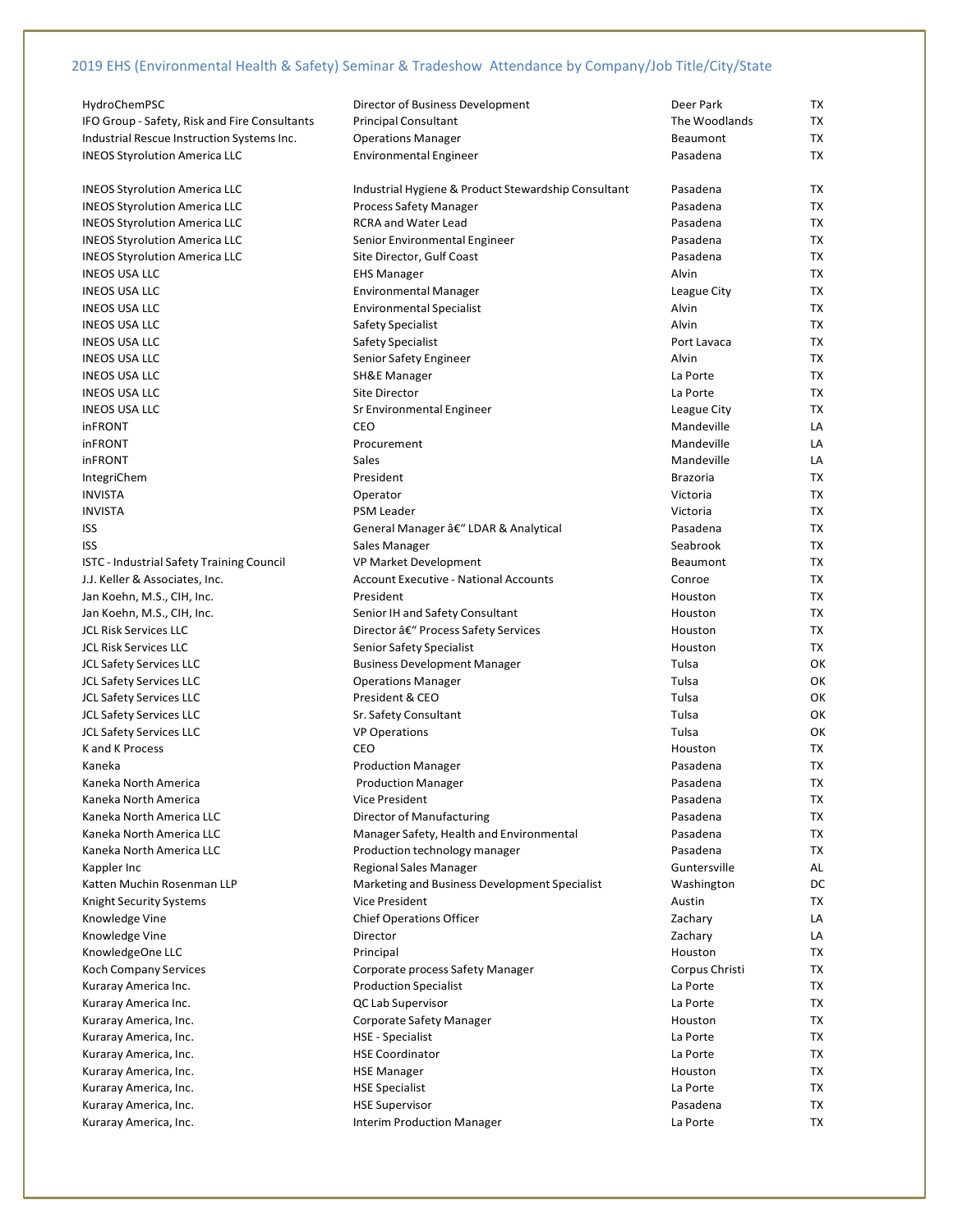Kuraray America, Inc. **Plant Manager** Plant Manager Kuraray America, Inc. **PSM Manager** PSM Manager Kuraray America, Inc. Superson St. HSE Specialist Kuraray America, Inc. Supervisors of the Specialist Pasadena TX Sr. HSE Specialist Kuraray America, Inc. Supervisor Kuraray America, Inc. Supply Chain Manager Leadership Solutions CEO / President LHR Services and Equipment, Inc. Pearland The Pearland Director LJB Inc. **Principal/Project Manager** Principal/Project Manager Lonza - Lake Charles Plant New York Charles Plant Louisiana Chemical Association Assistant Director LCIA Lubrizol Corporation **Environmental Engineer** Environmental Engineer Lubrizol Corporation **Environmental Engineer** Environmental Engineer Lubrizol Corporation **Environmental Engineer** Lubrizol Corporation **Environmental Engineer** Environmental Engineer Lubrizol Corporation **Environmental Engineer** Environmental Engineer Lubrizol Corporation **Environmental Manager Environmental Manager** Lubrizol Corporation **Environmental Manager Environmental Manager** Lubrizol Corporation **Environmental Specialist** Lubrizol Corporation **Fascialist** Passes HSE Specialist Lubrizol Corporation **HSES Manager** Lubrizol Corporation **Industrial Hygienist** Park TX Industrial Hygienist Lubrizol Corporation **nurse** nurse Lubrizol Corporation **nurse** nurse Lubrizol Corporation **Communist Contract Contract Contract Contract Contract Contract T** Lubrizol Corporation Safety Manager Lubrizol Corporation Safety Specialist Lubrizol Corporation Safety Specialist Lubrizol Corporation Safety Specialist LyondellBasell Senior Environmental Engineer LyondellBasell Industries Administrative Assistant LyondellBasell Industries **National Accord Politics** Director, Global Health and HSES Systems LyondellBasell Industries Environmental Engineer LyondellBasell Industries Environmental Engineer LyondellBasell Industries **Network Channels** Health & Safety Manager LyondellBasell Industries **Network Channels** Health & Safety Manager LyondellBasell Industries **National Accord Pasadena HSE Manager** LyondellBasell Industries Manager, Enviromental Issues LyondellBasell Industries **Process Specialist** Bay CondellBasell Industries LyondellBasell Industries Site Security Coordinator LyondellBasell Industries Sr. Environmental Engineer Main Event Entertainment Event Coordinator Main Event Entertainment Main Sales Manager MAKO ENVIRO Sales Manager League City TX Management System Solutions, Inc. Consultant Management System Solutions, Inc. Management System Consultant Management System Solutions, Inc. The President Marathon Petroleum Co. The Concessional LACAS Professional Ponchatous LACAS Professional Marathon Petroleum Company, LP Contractions Marathon Petroleum Company, LP Product Control Marathon Petroleum Company, LP Safety Marathon Petroleum Company, LP Safety Marathon Petroleum Company, LP Safety Supervisor Marathon Petroleum Company, LP **The Company City Constant** USW Chairperson Mary Kay O'Connor Process Safety Center Interim Director Meador Staffing Services, Inc. Account Manager METCO Environmental and Business Development Methanex **Methanex Health & Safety Supervisor** Methanex **Methanex Health and Safety Specialist** Methanex **I & E Technician** Methanex **Instrument & Electrical Engineer** Communisty Communisty Communisty Communisty Communisty Communisty Communisty Communisty Communisty Communisty Communisty Communisty Communisty Communisty Communisty Communisty Co

| Pasadena               | ТX        |
|------------------------|-----------|
| La Porte               | ТX        |
| La Porte               | ТX        |
| Pasadena               | ТX        |
| La Porte               | ТX        |
| La Porte               | <b>TX</b> |
|                        |           |
| Prairieville           | LA        |
| Pearland               | ТX        |
| Houston                | ТX        |
| Westlake               | LA        |
| <b>Baton Rouge</b>     | LA        |
| Deer Park              | ТX        |
| Deer Park              | ТX        |
|                        |           |
| Deer Park              | ТX        |
| Deer Park              | ТX        |
| Deer Park              | TX        |
| Deer Park              | ТX        |
| Deer Park              | ТX        |
| Deer Park              | TX        |
| Pasadena               | TX        |
|                        |           |
| Deer Park              | ТX        |
| Deer Park              | ТX        |
| Deer Park              | ТX        |
| Deer Park              | ТX        |
| Deer Park              | ТX        |
| Deer Park              | ТX        |
| Deer Park              | ТX        |
|                        |           |
| Deer Park              | ТX        |
| Deer Park              | ТX        |
| Westlake               | LA        |
| <b>Bay City</b>        | ТX        |
| Houston                | ТX        |
| Channelview            | TХ        |
| Channelview            | ТX        |
| Channelview            | ТX        |
| Channelview            | <b>TX</b> |
|                        |           |
| Pasadena               | ТX        |
| Pasadena               | ТX        |
| <b>Bay City</b>        | ТX        |
| <b>Bay City</b>        | TX        |
| Alvin                  | ТX        |
| Webster                | ТX        |
| Webster                | ТX        |
|                        |           |
| League City            | ТX        |
| Houston                | ТX        |
| Houston                | TX        |
| Houston                | TX        |
| Ponchatoula            | LA        |
| <b>Texas City</b>      | ТX        |
| Texas City             | ТX        |
|                        | TX        |
| Texas City             |           |
| <b>Texas City</b>      | TX        |
| Texas City             | ТX        |
| <b>Texas City</b>      | ТX        |
| <b>College Station</b> | ТX        |
| Pasadena               | ТX        |
| League City            | ТX        |
| Geismar                | LA        |
| Geismar                | LA        |
|                        |           |
| Geismar                | LA        |
|                        |           |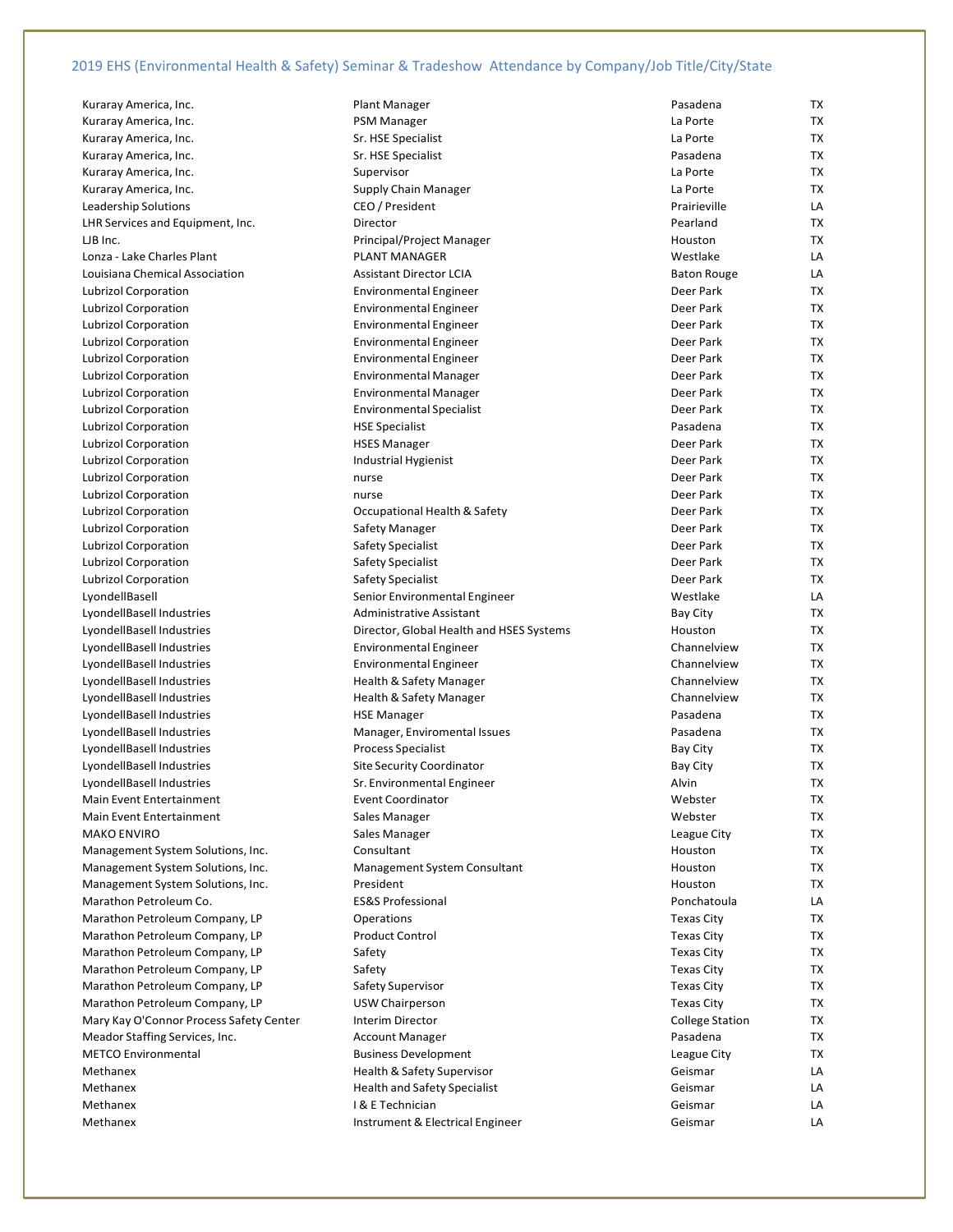| Methanex                                         | IT Business Relationship Manager                 | Geismar            | LA        |
|--------------------------------------------------|--------------------------------------------------|--------------------|-----------|
| Methanex                                         | Millwright                                       | Geismar            | LA        |
| Methanex                                         | <b>Operations Superintendent</b>                 | Gonzalez           | TX        |
| Methanex                                         | Operator                                         | Geismar            | LA        |
| Methanex                                         | <b>Plant Manager</b>                             | Geismar            | LA        |
| Methanex Geismar                                 | Responsible Care Manager                         | Geismar            | LA        |
| <b>Micropack Detection Americas</b>              | <b>Regional Consultant</b>                       | Houston            | ТX        |
| <b>Mundy Companies</b>                           | <b>QHSE Director</b>                             | Houston            | <b>TX</b> |
| Nalco Champion                                   | Sr, SHE Advisor                                  | Sugar Land         | <b>TX</b> |
|                                                  |                                                  |                    |           |
| Newson Gale - Part of Hoerbiger Safety Solutions | Regional Manager - Gulf Coast & Latin American   | Fredericksburg     | TX        |
| Newson Gale, Inc.                                | <b>Customer Service</b>                          | Marlborough        | MA        |
| Newson Gale, Inc.                                | Director of Sales                                | Marlborough        | MA        |
| Newson Gale, Inc.                                | <b>Product &amp; Application Specialist</b>      | Marlborough        | MA        |
| Nightstick by Bayco Products                     | <b>Marketing Director</b>                        | Wylie              | TX        |
| Nightstick by Bayco Products                     | Sales Representative                             | Wylie              | TX        |
| Nightstick by Bayco Products                     | Sales Representative                             | Wylie              | TX        |
| Noltex, LLC                                      | <b>HSE Manager</b>                               | La Porte           | <b>TX</b> |
| Noltex, LLC                                      | <b>HSE Manager</b>                               | La Porte           | TX        |
| Noltex, LLC                                      | <b>HSE Technician</b>                            | La Porte           | <b>TX</b> |
| Noltex, LLC                                      | Sr Engineer - Environmental                      | La Porte           | TX        |
| Norrell Construction, Inc.                       | President                                        | Lake Jackson       | ТX        |
| Norrell Construction, Inc.                       | <b>VP Construction Management</b>                | Lake Jackson       | TX        |
| Nouryon                                          | Region VI VPP                                    | La Porte           | <b>TX</b> |
| <b>Ohmstede Industrial Services</b>              | Director Sales & Marketing                       | La Porte           | <b>TX</b> |
| Olin Blue Cube Operations LLC                    |                                                  |                    | TX        |
|                                                  | Air Permit Manager                               | Freeport           |           |
| Olin Blue Cube Operations LLC                    | Air Permit Manager                               | Freeport           | ТX        |
| Olin Blue Cube Operations LLC                    | Associate Responsible Care Director              | Freeport           | TX        |
| Olin Blue Cube Operations LLC                    | <b>Business Environmental Technical Manager</b>  | Freeport           | <b>TX</b> |
| Olin Blue Cube Operations LLC                    | <b>EHS Environmental Manager</b>                 | Plaquemine         | LA        |
| Olin Blue Cube Operations LLC                    | <b>Environmental Technical Manager</b>           | Freeport           | ТX        |
| Olin Blue Cube Operations LLC                    | Industrial Hygienist                             | Freeport           | TX        |
| Olin Blue Cube Operations LLC                    | Lead ORC Specialist                              | Freeport           | ТX        |
| Olin Blue Cube Operations LLC                    | Multimedia Specialist                            | Freeport           | TX        |
| Olin Blue Cube Operations LLC                    | <b>Site Operations Director</b>                  | Freeport           | <b>TX</b> |
| Olin Blue Cube Operations LLC                    | Sr. Health and Safety Technician                 | Freeport           | TX        |
| <b>OMI Environmental Solutions</b>               | <b>Account Manager</b>                           | Pasadena           | TX        |
| <b>OMI Environmental Solutions</b>               | <b>Business Development</b>                      | Pasadena           | ТX        |
| <b>OneSource EHS</b>                             | <b>Business Development Representative</b>       | Gonzales           | LA        |
| OneSource EHS                                    | President/Owner                                  | Gonzales           | LA        |
| OneSource EHS                                    | <b>Regulatory Specialist</b>                     | Gonzales           | LA        |
| <b>Orion Engineered Carbons</b>                  | <b>EHSS Manager</b>                              | Orange             | TX        |
| OSHA, Houston South                              | Safety Engineer, Area Director                   | Houston            | TX        |
| OxyChem                                          | <b>Asst Plant Manager</b>                        | Ingleside          | TX        |
| OxyChem                                          | Health, Environmental, Safety & Security Manager | Deer Park          | TX        |
| OxyChem                                          | Safety Engineer                                  | Ingleside          | TX        |
| OxyChem                                          | Senior Environmental Engineer                    | Deer Park          | TX        |
| OxyChem Corp                                     | Safety Specialist                                | Hahnville          | LA        |
| Parker Business Forms                            | <b>Account Manager</b>                           | Beaumont           | TX        |
| Parker Business Forms                            | <b>VP Business Development</b>                   | Beaumont           | TX        |
| <b>Parker Business Forms</b>                     | <b>VP Sakes &amp; Marketing</b>                  | Beaumont           | TX        |
| PeroxyChem                                       | <b>Site Manager</b>                              | Pasadena           | TX        |
| Pillsbury Winthrop Shaw Pittman LLP              | Counsel                                          | Houston            | TX        |
| Pillsbury Winthrop Shaw Pittman LLP              | Counsel                                          | Houston            | TX        |
| Power Engineers, Inc.                            | Principal                                        | Houston            | TX        |
| POWER Engineers, Inc.                            | Sr. Env. Project Manager                         | <b>Baton Rouge</b> | LA        |
| Practicing Perfection Institute (PPI)            | <b>VP Energy Services</b>                        | Round Rock         | TX        |
| PSRG Inc.                                        | Dir. Latin America                               | Houston            | TX        |
| PSRG Inc.                                        | Project Manager, PSM                             | Houston            | TX        |
| PSRG Inc.                                        | Sr. Process Safety & Risk Engineer               | Houston            | TX        |
| Pure Salt, LLC                                   | <b>Environmental Engineer</b>                    | Houston            | TX        |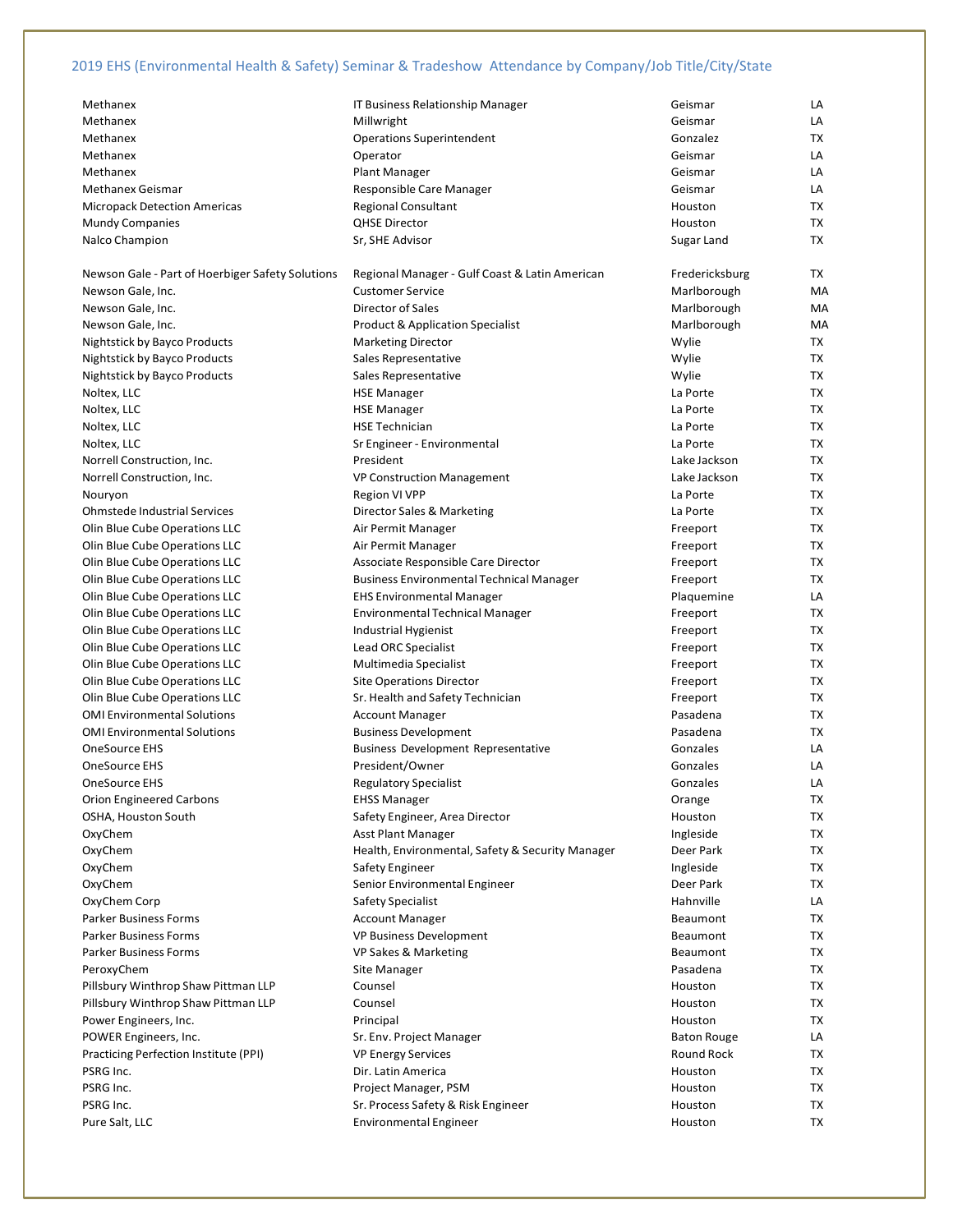Pure Salt, LLC **Baytown Communist Communist Plant Manager** Baytown TX Baytown TX Baytown TX Baytown TX Baytown TX Baytown TX Baytown TX Baytown TX Baytown TX Baytown TX Baytown TX Baytown TX Baytown TX Baytown TX Baytown T Pure Salt, LLC **Plant Manager** Mont Belvieu TX and The Plant Manager Mont Belvieu TX Pure Salt, LLC Safety Manager Pure Salt, LLC **No. 2018** Safety Professional, CSP Pure Salt, LLC. Safety Coordinator Baytown TX Safety Coordinator Radarview LLC / Universal Construction Testing LTD President Humble TX ReedSmith LLP Attorney Houston TX Reliant Safety Solutions **President** Reliant Safety Solutions **President** Reliant Safety Solutions Reliant Safety Solutions Regional Safety Consultant REPSS, Inc. Sales Houston TX REPSS, Inc. **Sales Martias Community Community Community** Sales Mgr. Sales Mgr. Sales Martias Community Community Houston TX Responsable Safety Staffing **President** Baton Responsable Safety Staffing Responsable Safety Staffing **Project Manager/ Recruiter** Baton Rouge LACA RISC Inc **Director of Client Services** RISC, Inc **Marketing & Sales Specialist** Marketing & Sales Specialist RiskWise Safety Consulting **President** President RiskWise Safety Consulting LLC Administrator Ritter Forest Products and American Business Developement RKI Instruments, Inc. Marketing Specialist RKI Instruments, Inc. The Communication of Regional Sales Manager RKI Instruments, Inc. Sales Union City CA Roco Rescue industrial Buisness Developer Roco Rescue Inc. Safety officer Baton Rouge LA Saber Power Services Account Manager Rose Account Manager Saber Power Services Customer Service Specialist Saber Power Services, LLC Account Manager Account Manager Safe Rescue LLC Training Director Safespill Systems **Director of Business Development** Safespill Systems Sales & Marketing Coordinator Safespill Systems Sales & Marketing Coordinator SafeStart(R) SafeStart(R) Senior Safety Consultant Safety Council of Southwest Louisiana Administrative Assistant Safety Council of Southwest Louisiana **Charles Contains Contains Manager** Charles Lake Charles Manager SafeZone Safety Systems, LLC Business Development SafeZone Safety Systems, LLC Business Development SafeZone Safety Systems, LLC VP, BUSINESS DEVELOPMENT SafeZone Safety Systems, LLC VP, Operations SafeZone Safety Systems, LLC Business Development Manager Sage ATC Environmental Consulting, LLC Senior Project Manager Sasol **Sasol** Manager Occupational Health Sasol Sasol Sasol Senior Industrial Hygienist Sasol Chemicals LLC Corporate Affairs Advisor Sasol Chemicals LLC Manager - SHES Sasol Chemicals LLC Sasol Chemicals LLC Sasol Chemicals LLC Sasol Chemicals LLC Sr. Safety & Health Coordinator SGS Galson Business Development Manager Shea Capability & Compliance Solutions, LLC Director Shell **Environmental Manager** Environmental Manager Shell **Shell Geismar Communist Communist Communist Communist Communist Communist Communist Communist Communist Communist Communist Communist Communist Communist Communist Communist Communist Communist Communist Communist C** Shell **Shell HSSE Manager** Geismar Geismar LA Shell Chemical LP **Process Safety Representative** Shell Chemical LP **Process Safety Specialist** Process Safety Specialist Shintech, Inc. **Environmental Manager** Free Environmental Manager Shintech, Inc. **Plant Manager Freeport** Freeport TX SI Group, Inc. The Community Contract TX EHS Administrator SI Group, Inc. The Coordinator EHS Systems Coordinator SI Group, Inc. EHSS Manager Freeport TX SI Group, Inc. **Production Trainer** Free Production Trainer SI Group, Inc. Site Manager - Baytown Operations

| <b>Day LUWII</b>     |                 |
|----------------------|-----------------|
| Mont Belvieu         | <b>TX</b>       |
| louston              | ТX              |
| louston              | ТX              |
| Baytown              | ТX              |
|                      |                 |
| tumble               | <b>TX</b>       |
| louston              | TX              |
| <b>ingwood</b>       | ТX              |
| ingwood)             | TX              |
| ingwood)             | ТX              |
| <b>Houston</b>       | ТX              |
| louston              | ТX              |
| <b>Baton Rouge</b>   | LA              |
| 3aton Rouge          | LA              |
| HOUSTON              | ТX              |
| louston              | ТX              |
| Prairieville         | LA              |
|                      |                 |
| Prairieville         | LA<br><b>TX</b> |
| Houston              |                 |
| Jnion City           | CA              |
| Jnion City           | CA              |
| Jnion City           | CА              |
| <b>Baton Rouge</b>   | LA              |
| <b>Baton Rouge</b>   | LA              |
| dosharon             | ТX              |
| dosharon             | ТX              |
| <b>Baton Rouge</b>   | LA              |
| Crosby               | ТX              |
| louston              | ТX              |
| louston              | ТX              |
| louston              | TX              |
| ohnston              | IO              |
| ake Charles.         | LA              |
| ake Charles.         | LA              |
| Gray                 | LA              |
| eague City.          | ТX              |
| Gray                 | LA              |
| Gray                 | LA              |
| ichriever            | LA              |
| <b>Austin</b>        | ТX              |
| ake Charles          | LA              |
| Nestlake             | LA              |
| Houston              | ТX              |
| Houston              | ТX              |
| Houston              | ТX              |
| louston              | ТX              |
| Syracuse             | N١              |
| louston              | ТX              |
| Geismar              | LA              |
| Geismar              | LA              |
| Geismar              | LA              |
| Deer Park            | ТX              |
| <b>Deer Park</b>     | ТX              |
| <sup>:</sup> reeport | ТX              |
| <sup>:</sup> reeport | ТX              |
| reeport <sup>-</sup> | ТX              |
| reeport <sup>-</sup> | ТX              |
| reeport <sup>-</sup> | TX              |
| reeport <sup>-</sup> | ТX              |
| <sup>:</sup> reeport | ТX              |
|                      |                 |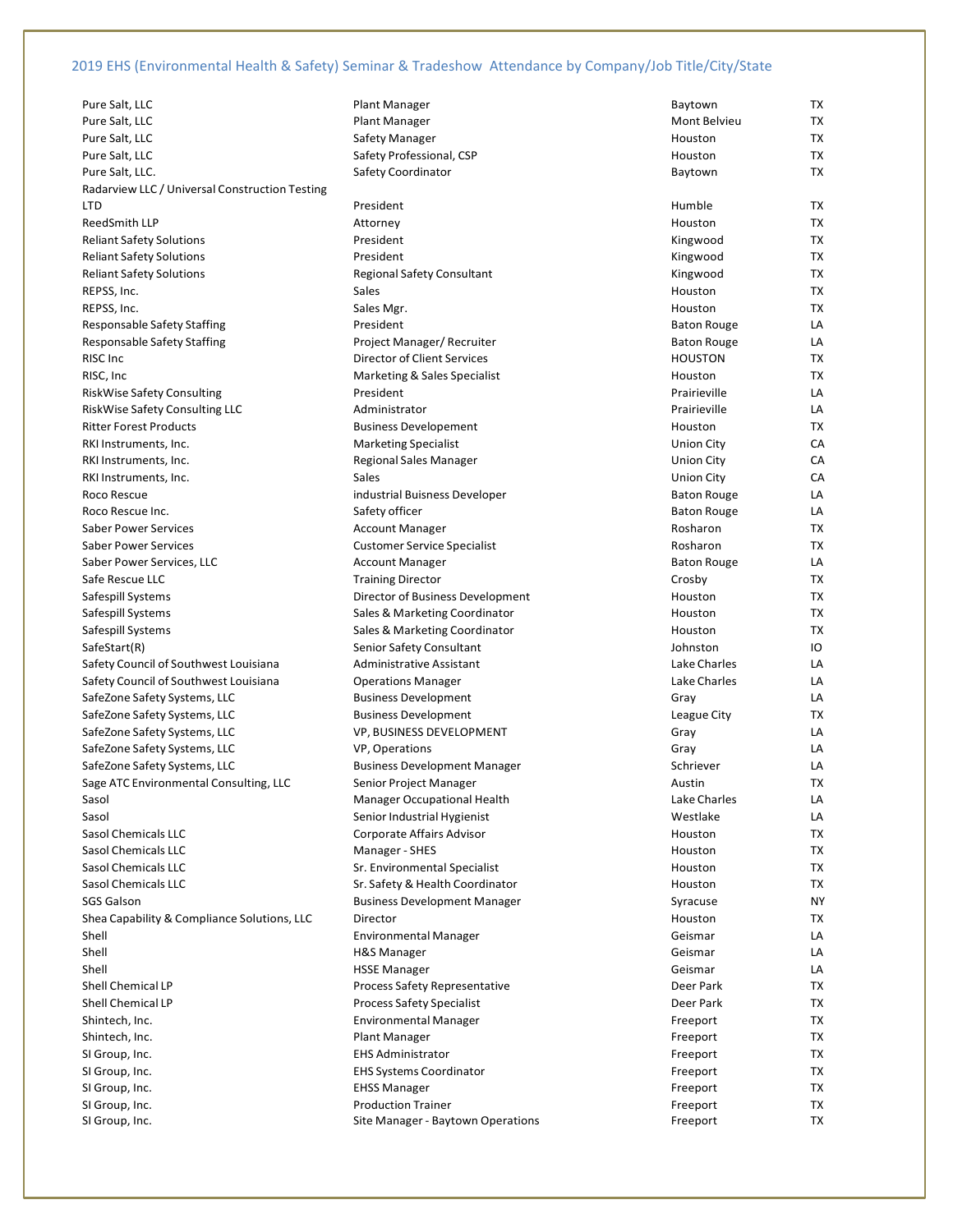| <b>COMPANY</b>                                 | <b>TITLE</b>                                                     | <b>CITY</b>            | <b>STATE</b> |
|------------------------------------------------|------------------------------------------------------------------|------------------------|--------------|
| Siemens Energy                                 | Business Development Manager - Process Safety Consulting Houston |                        | <b>TX</b>    |
|                                                | Louisiana Market Manager                                         | Metairie               | LA           |
| Simon Roofing & Sheet Metal Corp               |                                                                  |                        | LA           |
| Simon Roofing & Sheet Metal Corp               | <b>Operation Manager</b>                                         | Metairie               |              |
| Simon Roofing and Sheet Metal Corp.            | Vice President of EHS and Organizational Development             | Youngstown             | OН           |
| <b>SNF Flopam</b>                              | <b>EHS Manager</b>                                               | Plaquemine             | LA           |
| Southern Global Safety Services, Inc.          | <b>Executive Vice President</b>                                  | Alvin                  | <b>TX</b>    |
| <b>Space City Services</b>                     | <b>Account Manager</b>                                           | Houston                | TX           |
| <b>Space City Services</b>                     | <b>Account Manager</b>                                           | Houston                | TX           |
| <b>Space City Services</b>                     | Area Manager                                                     | Houston                | <b>TX</b>    |
| <b>Space City Services</b>                     | <b>General Manager</b>                                           | Houston                | <b>TX</b>    |
| SpringHill Suites by Marriott Houston/Baytown  | Director of Sales                                                | Baytown                | TX           |
| Standard Constructors, Inc.                    | <b>Safety Director</b>                                           | Houston                | TX           |
| Standard Constructors, Inc.                    | <b>Vice President</b>                                            | Houston                | TX           |
| Sullair of Houston                             |                                                                  | Houston                | TX           |
|                                                | Sales Engineer                                                   |                        |              |
| Syngenta Crop Protection LLC                   | Sr. Group Leader Safety, Health & Security                       | St. Gabriel            | LA           |
| <b>Tang and Company</b>                        | CEO                                                              | Houston                | <b>TX</b>    |
| Tang and Company                               | Director of Marketing Gulf Coast                                 | Houston                | <b>TX</b>    |
| <b>Tang and Company</b>                        | <b>Operation Manager Gulf Coast</b>                              | Houston                | TX           |
| <b>TechCorr USA</b>                            | Site Safety Manager - Cedar Bayou                                | Baytown                | <b>TX</b>    |
| <b>Technical Environmental Services</b>        | Director of EH&S Services                                        | Marrero                | LA           |
| Technical Environmental Services, Inc.         | Manager, EHS Services                                            | Beaumont               | <b>TX</b>    |
| Texas A&M Engineering Extension Service (TEEX) | <b>Executive Associate Director</b>                              | <b>College Station</b> | TX           |
| Texas A&M University                           | Research Associate                                               | <b>College Station</b> | TX           |
| Texas A&M University at Galveston              | Laboratory Safety and Training Coordinator                       | Galveston              | TX           |
| Texas Brine Company, LLC                       | <b>EHS Specialist</b>                                            | Houston                | TX           |
| Texas Brine Company, LLC                       | President                                                        | Houston                | <b>TX</b>    |
| Texas Brine Company, LLC                       | Vice President for EHS&S                                         | Houston                | TX           |
| <b>Texas Chemical Council</b>                  | Director of Education & Exhibits                                 | Austin                 | TX           |
| Texas Commission on Environmental Quality      |                                                                  |                        |              |
| (TCEQ)                                         | RCRA Federal Program Manager                                     | Austin                 | <b>TX</b>    |
| Texas Commission on Environmental Quality      |                                                                  |                        |              |
| (TCEQ)                                         | Senior Advisor                                                   | Austin                 | TX           |
| <b>Texas Molecular</b>                         | <b>Customer Service Representative</b>                           | Deer Park              | <b>TX</b>    |
| Texas Rope Rescue                              | Owner                                                            | Nordheim               | <b>TX</b>    |
| <b>Texas Rope Rescue</b>                       | Owner                                                            | Nordheim               | TX           |
| <b>Think Environmental</b>                     | Sales & Marketing Manager                                        | Houston                | <b>TX</b>    |
| ThinkReliability                               | President, Instructor                                            | Pearland               | TX           |
| <b>Third Coast Terminals</b>                   | <b>Environmental Manager</b>                                     | Pearland               | TX           |
| <b>Third Coast Terminals</b>                   | <b>PSM Manager</b>                                               | Pearland               | TX           |
| Tischler/Kocurek                               | Partner                                                          | Round Rock             | TX           |
| Tolunay-Wong Engineers, Inc.                   | ВD                                                               | Houston                | TX           |
| Tolunay-Wong Engineers, Inc.                   | Safety Mgr.                                                      | Houston                | TX           |
| Tolunay-Wong Engineers, Inc.                   | TX City Mgr.                                                     | Houston                | TX           |
| <b>Total Development Partners</b>              | PHR                                                              | The Woodlands          | TX           |
| Total Petrochemicals & Refining USA, Inc.      | <b>HSE Management Systems Coordinator</b>                        | La Porte               | TX           |
| Total Petrochemicals & Refining USA, Inc.      |                                                                  | Pasadena               |              |
|                                                | <b>HSSE Reporting/IT Applications</b>                            | Houston                | TX           |
| Total Petrochemicals & Refining USA, Inc.      | <b>Regulatory Affairs Advisor</b>                                |                        | TX           |
| Total Petrochemicals & Refining USA, Inc.      | Sr Enrivonmental Coordinator                                     | Houston                | TX           |
| Total Petrochemicals & Refining USA, Inc.      | Sr Manager, HSSE                                                 | Port Arthur            | TX           |
| Total Petrochemicals and Refining USA, Inc.    | <b>Environmental Engineer</b>                                    | Carville               | LA           |
| <b>Total Tent Solutions, LLC</b>               | Sales                                                            | Houston                | TX           |
| <b>TPC Group</b>                               | <b>Environmental Manager</b>                                     | Houston                | TX           |
| <b>TPC Group</b>                               | Plant Manager                                                    | <b>Port Neches</b>     | TX           |
| <b>TPRI</b>                                    | Env. Group Leader                                                | Carville               | LA           |
| <b>TRICORD Consulting, LLC</b>                 | <b>Client Relationship Manager</b>                               | Frisco                 | TX           |
| <b>TRICORD Consulting, LLC</b>                 | Client Relationship Manager and Managing Member                  | Frisco                 | TX           |